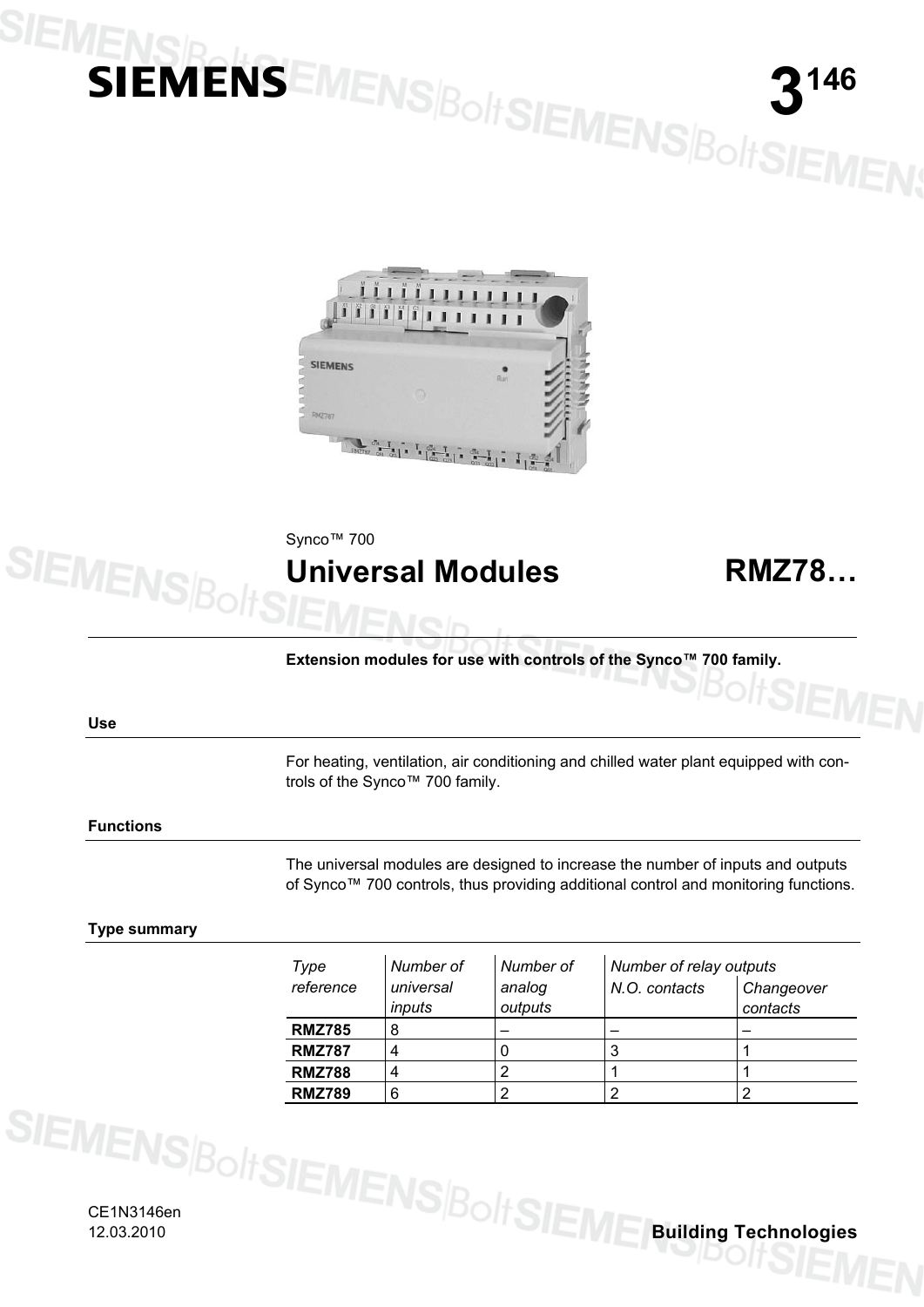**Ordering** 

| Product number | Designation                        |  |
|----------------|------------------------------------|--|
| <b>RMZ785</b>  | Universal modul (8 UI)             |  |
| RMZ787         | Universal modul (4 UI, 4 DO)       |  |
| RMZ788         | Universal modul (4 UI, 2 AO, 2 DO) |  |
| RMZ789         | Universal modul (6 UI, 2 AO, 4 DO) |  |

When ordering, please give name and type reference, for example: Universal module **RMZ785**

The module connector listed under "Accessories" must be ordered as a separate item, if required.

### **Equipment combinations**

The universal modules must be used in connection with controls of the Synco™ 700 family. At present, the following combinations are possible:

| Type of Synco device                | 85<br><b>RMZ</b> | 56<br>RMZ. | 88<br>RMZ | 89 |
|-------------------------------------|------------------|------------|-----------|----|
| Universal controller RMUB           |                  |            |           |    |
| Heating controller RMH760B          |                  |            |           |    |
| Boiler sequence controller RMK770   |                  |            |           |    |
| Control center RMB795               |                  |            |           |    |
| Control and monitoring unit RMS705B |                  |            |           |    |

For details of these Synco devices, refer to Product Range Description S3110 or the document of the selected application. SBoltSIEMEN

### **Product documentation**

| Name                             | Document no. |
|----------------------------------|--------------|
| <b>Mounting Instructions</b>     | M3110        |
| <b>Product Range Description</b> | S3110        |
| Declaration of Conformity (CE)   | T3110        |
| <b>Environmental Declaration</b> | E311002      |

### **Technical design**

The RMZ78… universal modules complement the range of Synco™ 700 controls. They cannot be operated autonomously.

The universal modules are incorporated into the Synco™ 700 controls in the basic configuration. All settings associated with the universal modules are made on the relevant Synco™ 700 control.

The signals from sensors, signal sources, etc., are delivered to the Synco™ 700 device for handling. The control signals and commands generated by the control are fed back to the respective universal module from where they are passed on to the connected actuating devices.

The universal module is powered by the relevant Synco™ 700 control, which also identifies and monitors the module.

2 / 10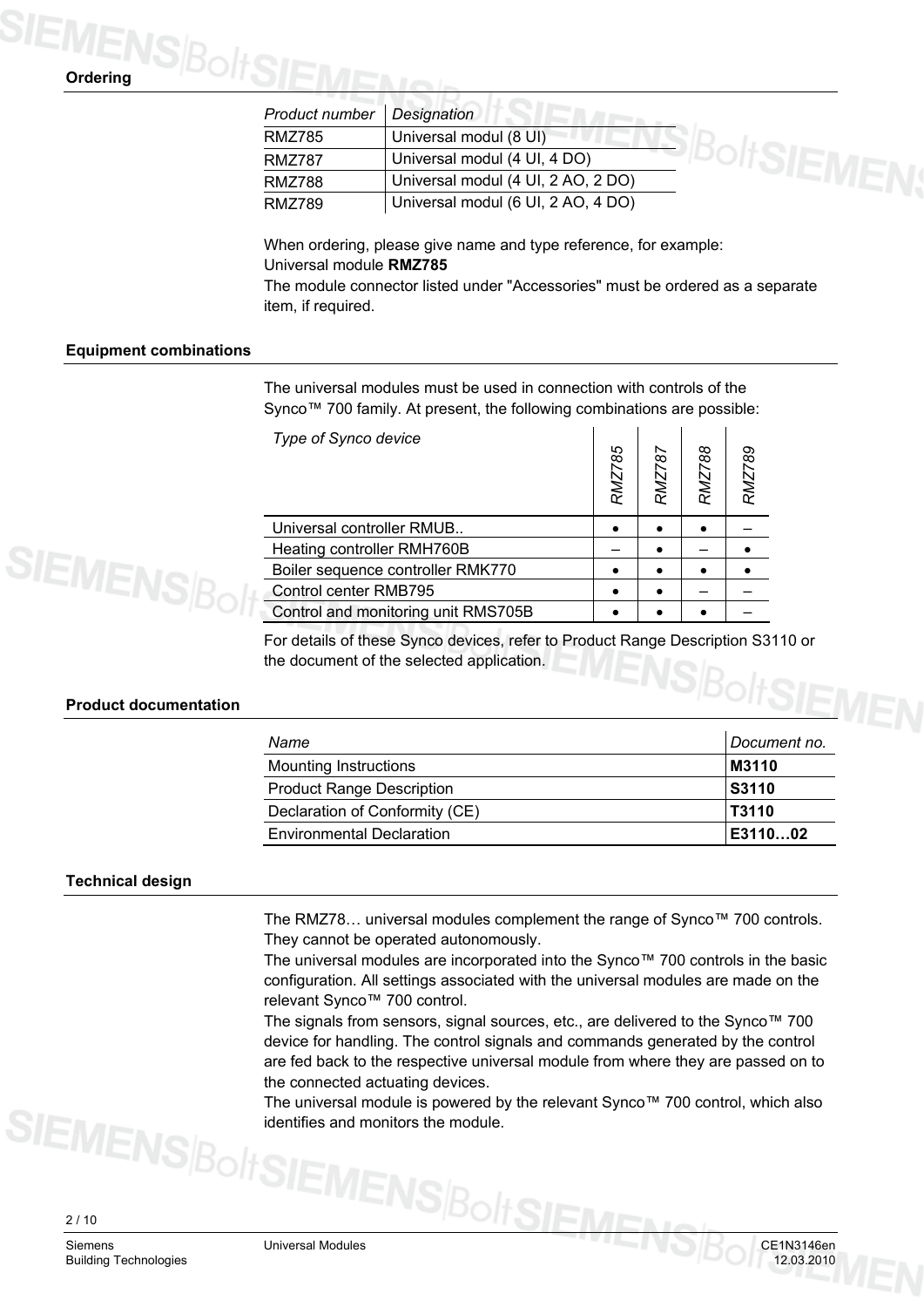### **Mechanical design**

### **Basic design**

In terms of mechanical design, the extension modules are identical with the Synco™ 700 controls, No wiring is required between the individual modules or between module and controller. The electrical connections are established by attaching the module to the control.



Synco™ 700 controller with attached RMZ78… module

### **Operation**

**SIEMENS** 

The extension modules have no setting and operating elements. Operation is accomplished with the help of the RMZ790 or RMZ791 operator unit. Exception is the LED, which indicates the module's operating state.

**Operating, display and connecting elements** 



- 
- 2 Catch for fitting the module to a top hat rail
- 3 Fixing facility for the cable tie (cable strain relief)
- 4 LED (green) for indicating the operating state
- 5 Connecting elements for another extension module
- 6 Rest for the terminal cover

### **Accessories**

| Accessory        | Type reference | Data Sheet |
|------------------|----------------|------------|
| Module connector | <b>RMZ780</b>  | N3138      |

SIEMENS|BoltSIEMENS|Bolt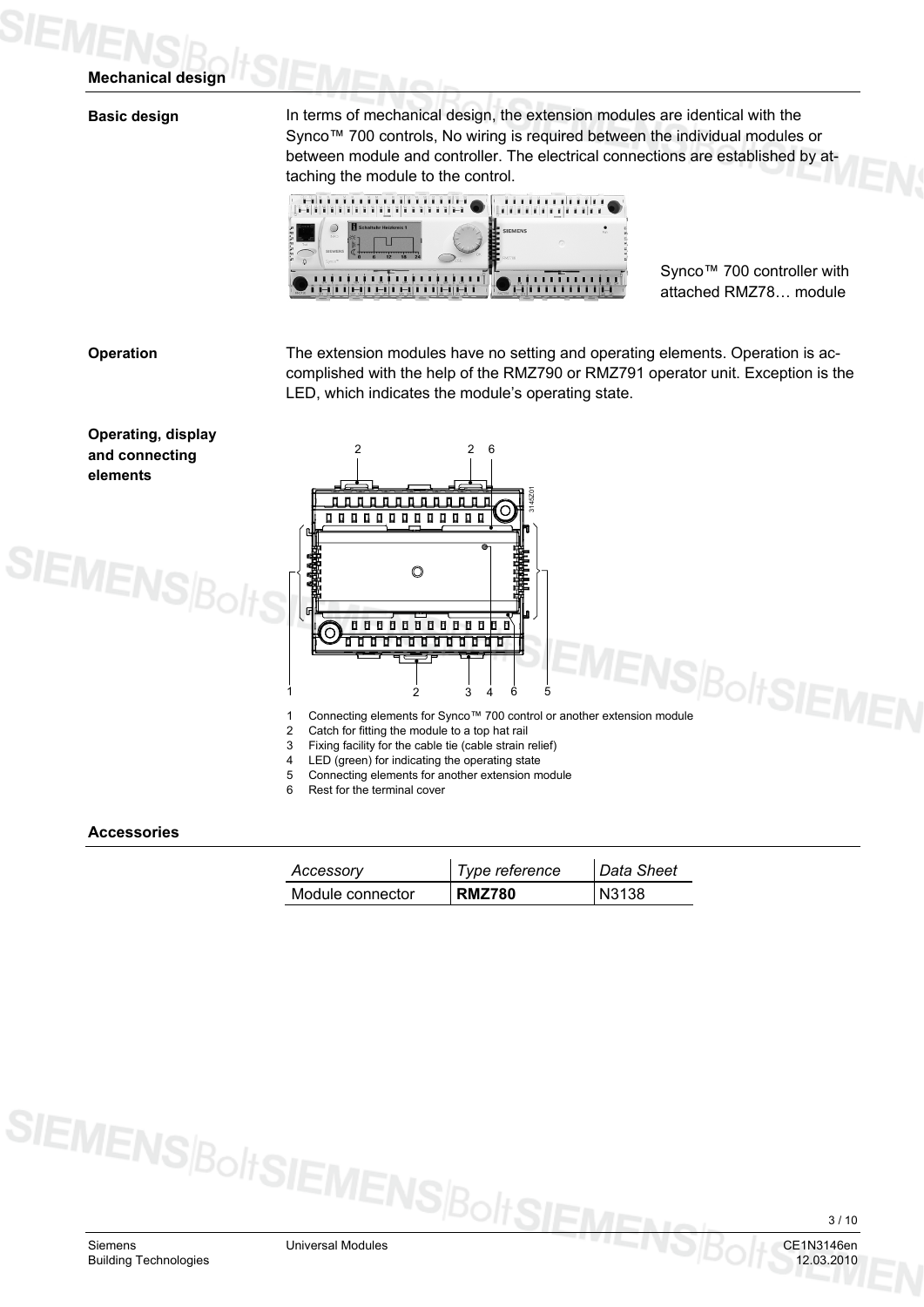## **SIEMENS**BoltSIEMENSBO

| <b>Notes</b>                                                                                                                      |                                                                                                                                                                                                                                                                                                                                                                                                                                                                                                                                                                                                                                                                                                                                                                                                                                                                                                                                                                                                                                                                                                                                                                                                                                                                                                                                                                                                                                                                                                                                                                                                                                                                                                                                                                                                                                                                                                                                                                                                                                                                          |
|-----------------------------------------------------------------------------------------------------------------------------------|--------------------------------------------------------------------------------------------------------------------------------------------------------------------------------------------------------------------------------------------------------------------------------------------------------------------------------------------------------------------------------------------------------------------------------------------------------------------------------------------------------------------------------------------------------------------------------------------------------------------------------------------------------------------------------------------------------------------------------------------------------------------------------------------------------------------------------------------------------------------------------------------------------------------------------------------------------------------------------------------------------------------------------------------------------------------------------------------------------------------------------------------------------------------------------------------------------------------------------------------------------------------------------------------------------------------------------------------------------------------------------------------------------------------------------------------------------------------------------------------------------------------------------------------------------------------------------------------------------------------------------------------------------------------------------------------------------------------------------------------------------------------------------------------------------------------------------------------------------------------------------------------------------------------------------------------------------------------------------------------------------------------------------------------------------------------------|
| <b>Engineering</b>                                                                                                                | • Fuses, switches, wiring and earthing must be in compliance with local safety<br>regulations<br>• Sensor cables should not be run parallel to mains-carrying cables powering<br>loads such as fans, actuators and pumps                                                                                                                                                                                                                                                                                                                                                                                                                                                                                                                                                                                                                                                                                                                                                                                                                                                                                                                                                                                                                                                                                                                                                                                                                                                                                                                                                                                                                                                                                                                                                                                                                                                                                                                                                                                                                                                 |
| <b>Mounting and</b><br>Installation<br>Low-voltage side<br>000000000000<br><u>0000000000000</u><br><u>.</u><br>Mains voltage side | • The modules are designed for:<br>• Mounting in a standard cabinet conforming to DIN 43 880<br>• Wall mounting on an existing top hat rail (EN 50 022-35x7.5)<br>• Wall mounting with 2 fixing screws<br>• Flush panel mounting<br>• Not permitted are wet or damp spaces; the permissible ambient temperatures<br>must be observed<br>Disconnected the system from power supply prior to mounting and installing the<br>module<br>The module insert must not be removed from the terminal base!<br>• The module must be fitted on the right hand side of the Synco <sup>TM</sup> 700 control in<br>the correct order, in accordance with the internal configuration<br>The extension modules need not be wired, neither between themselves nor to<br>the Synco™ 700 control. The electrical connections are made automatically<br>when attaching the modules. If it is not possible to arrange all extension modules<br>side by side, the first of the detached modules must be connected to the previ-<br>ous module or the Synco™ 700 control by using the RMZ780 module connector.<br>In that case, the cumulated cable length must not exceed 10 meters<br>The connection terminals for protective extra low-voltage are located in the upper<br>half of the module, those for mains voltage (actuators and pumps) at the bottom<br>Only one solid or stranded wire may be connected to each terminal (spring cage<br>terminals). For fixing the wires, the cables must be stripped by 7 to 8 mm. To intro-<br>duce the wires into the spring cage terminals, or to remove them, a screw driver<br>size 0 or 1 is required. Cable strain relief can be ensured with the help of the lugs<br>for cable ties<br>The module mounted on a top hat rail together with other modules can only be<br>removed from the rail after the 3 catches have been brought into their release and<br>hold position (audible "click"). After removal, the catches must be pushed back into<br>their snap-on position<br>• The module is supplied complete with Mounting Instructions |
| Commissioning                                                                                                                     | During the commissioning process, the outputs are in a defined off state.                                                                                                                                                                                                                                                                                                                                                                                                                                                                                                                                                                                                                                                                                                                                                                                                                                                                                                                                                                                                                                                                                                                                                                                                                                                                                                                                                                                                                                                                                                                                                                                                                                                                                                                                                                                                                                                                                                                                                                                                |

**Disposal** Larger plastic parts carry material identifications to ISO / DIS 11 469 to facilitate environment-compatible disposal.

4 / 10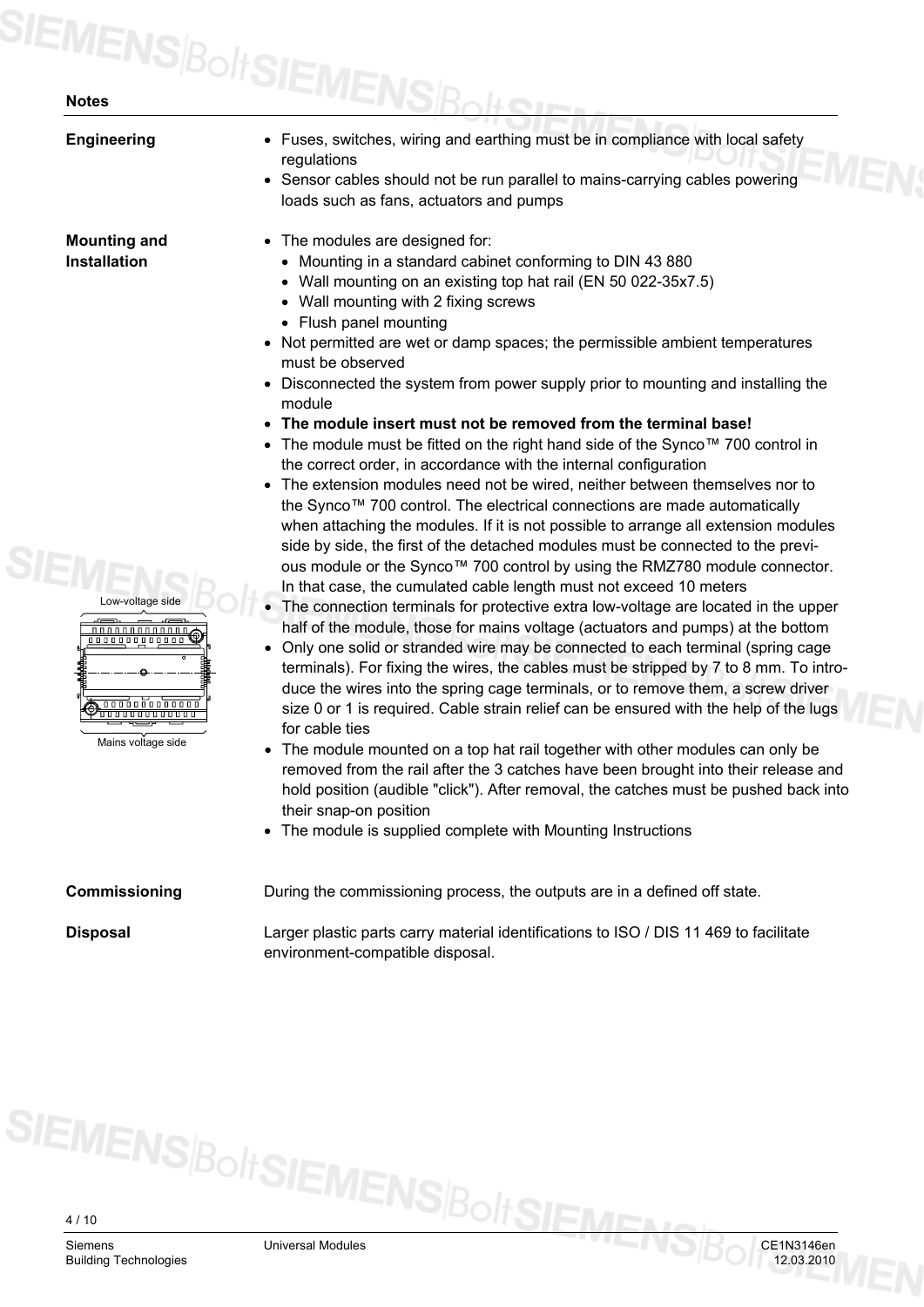| <b>Power supply</b>             | Rated voltage                                                                                               | AC 24 V ±20 %<br>(via the controller)          |
|---------------------------------|-------------------------------------------------------------------------------------------------------------|------------------------------------------------|
|                                 | Power consumption                                                                                           | 3 VA                                           |
| Analog inputs (X)               | Sensors                                                                                                     |                                                |
|                                 | Passive                                                                                                     | 1 or 2 LG-Ni 1000, T1, Pt 1000                 |
|                                 | Active                                                                                                      | DC 010 V                                       |
|                                 | Signal sources                                                                                              |                                                |
|                                 | Passive                                                                                                     | $02500 \Omega$                                 |
|                                 | Active                                                                                                      | DC 010 V                                       |
| Digital inputs (X)              | Contact sensing                                                                                             |                                                |
| (status and counting            | Voltage                                                                                                     | <b>DC 15 V</b>                                 |
| values)                         | Current                                                                                                     | 5 mA                                           |
|                                 | Requirements for the status and impulse contacts                                                            |                                                |
|                                 | Signal coupling                                                                                             | potential-free                                 |
|                                 | Type of contact                                                                                             | maintained or impulse contacts                 |
|                                 | Insulating strength against mains potential                                                                 | AC 3750 V to EN 60 730                         |
|                                 | Perm. resistance                                                                                            |                                                |
|                                 | Contacts closed                                                                                             | max. 200 $\Omega$                              |
|                                 | Contacts open                                                                                               | min. 50 k $\Omega$                             |
|                                 |                                                                                                             |                                                |
| <b>Positioning outputs</b>      | Output voltage                                                                                              | DC 010 V                                       |
| (Y1, Y2)                        | Output current                                                                                              | $±1$ mA                                        |
|                                 | Max. load                                                                                                   | continuous short-circuit                       |
| <b>Switching outputs</b><br>(Q) | External supply line fusing<br>Non-renewable fuse (slow)<br>Automatic line cutout<br>Release characteristic | max. 10 A<br>max. 13 A<br>B, C, D to EN 60 898 |
|                                 | Cable length                                                                                                | max. 300 m                                     |
|                                 | Relay contact data                                                                                          |                                                |
|                                 | Swichting voltage                                                                                           | max, AC 265 V / min, AC 19 V                   |
|                                 | AC current                                                                                                  | max. 4 A res., 3 A ind.                        |
|                                 |                                                                                                             | $(cos \varphi = 0.6)$                          |
|                                 | At 250 V                                                                                                    | min. 5 mA                                      |
|                                 | At 19 V                                                                                                     | min. 20 mA                                     |
|                                 | Switch-on current                                                                                           | max. 10 A (1 s)                                |
|                                 | Contact life at AC 250 V                                                                                    | guide values:                                  |
|                                 | At 0.1 A res.                                                                                               | $2 \times 10^7$ cycles                         |
|                                 | N.O. contact at 0.5 A res.                                                                                  | $4 \times 10^6$ cycles                         |
|                                 | Changeover contact at 0.5 A res.                                                                            | $2 \times 10^6$ cycles                         |
|                                 | N.O. contact at 4 A res.                                                                                    | $3 \times 10^5$ cycles                         |
|                                 | Changeover contact at 4 A res.                                                                              | $1 \times 10^5$ cycles                         |
|                                 | Reduction factor at ind. (cos $\varphi$ = 0,6)                                                              | 0.85                                           |
|                                 | Insulating strength                                                                                         |                                                |
|                                 | Between relay contacts and system                                                                           |                                                |
|                                 | electronics (reinforced insulation)                                                                         | AC 3750 V, to EN 60 730-1                      |
|                                 | Between neighboring relay contacts (operational                                                             |                                                |
|                                 |                                                                                                             | AC 1250 V, to EN 60 730-1                      |
|                                 | insulation) $Q1 \Leftrightarrow Q2$ ; $Q3 \Leftrightarrow Q4$                                               |                                                |
| $\epsilon$ MENS $_{B\rm C}$     | Between relay groups (reinforced insulation)                                                                |                                                |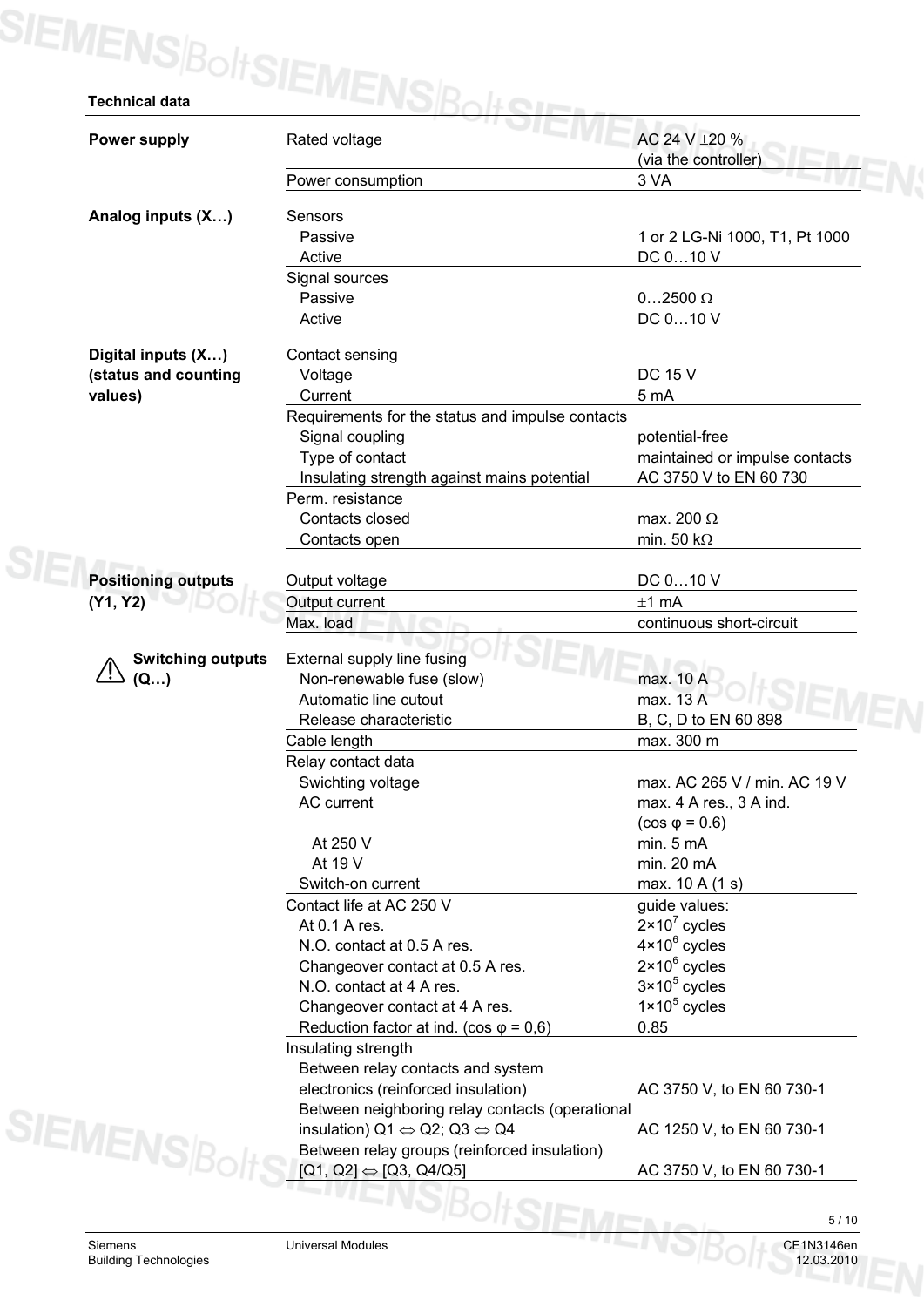| Power supply external                        | Voltage                                       | <b>AC 24 V</b>                  |
|----------------------------------------------|-----------------------------------------------|---------------------------------|
| devices (G1)                                 | Current                                       | max. 4 A                        |
|                                              |                                               |                                 |
| <b>Electrical connections</b>                | <b>Connection terminals</b>                   | spring cage terminals           |
|                                              | For solid wires                               | 0.6 mm dia2.5 mm <sup>2</sup>   |
|                                              | For stranded wires without ferules            | $0.252.5$ mm <sup>2</sup>       |
|                                              | For stranded wires with ferules               | $0.251.5$ mm <sup>2</sup>       |
| <b>Protection</b>                            | Degree of protection of housing to IEC 60 529 | IP20 (when mounted)             |
|                                              | Safety class to EN 60 730                     | device suited for use with      |
|                                              |                                               | equipment of safety class II    |
| <b>Environmental conditions</b> Operation to |                                               | IEC 60 721-3-3                  |
|                                              | <b>Climatic conditions</b>                    | class 3K5                       |
|                                              | Temperature (housing with electronics)        | $050$ °C                        |
|                                              | Humidity                                      | 595 % r.h. (noncondensing)      |
|                                              | <b>Mechanical conditions</b>                  | class 3M2                       |
|                                              |                                               |                                 |
|                                              | Transport to                                  | IEC 60 721-3-2                  |
|                                              | <b>Climatic conditions</b>                    | class 2K3                       |
|                                              | Temperature                                   | $-25+70$ °C                     |
|                                              | Humidity                                      | <95 % r.h.                      |
|                                              | <b>Mechanical conditions</b>                  | class 2M2                       |
|                                              |                                               |                                 |
| <b>Classifications to</b>                    | Mode of operation, automatic controls         | type 1B                         |
| EN 60 730                                    | Degree of contamination, controls environment | $\overline{2}$                  |
|                                              | Software class                                | A                               |
|                                              | Rated surge voltage                           | 4000 V                          |
|                                              | Temperature for ball-test of housing          | 125 °C                          |
| <b>Materials and colors</b>                  | <b>Terminal base</b>                          | Polycarbonate, RAL 7035 (light- |
|                                              |                                               | grey)                           |
|                                              | Insert                                        | Polycarbonate, RAL 7035 (light- |
|                                              |                                               | grey)                           |
|                                              |                                               | corrugated cardboard            |

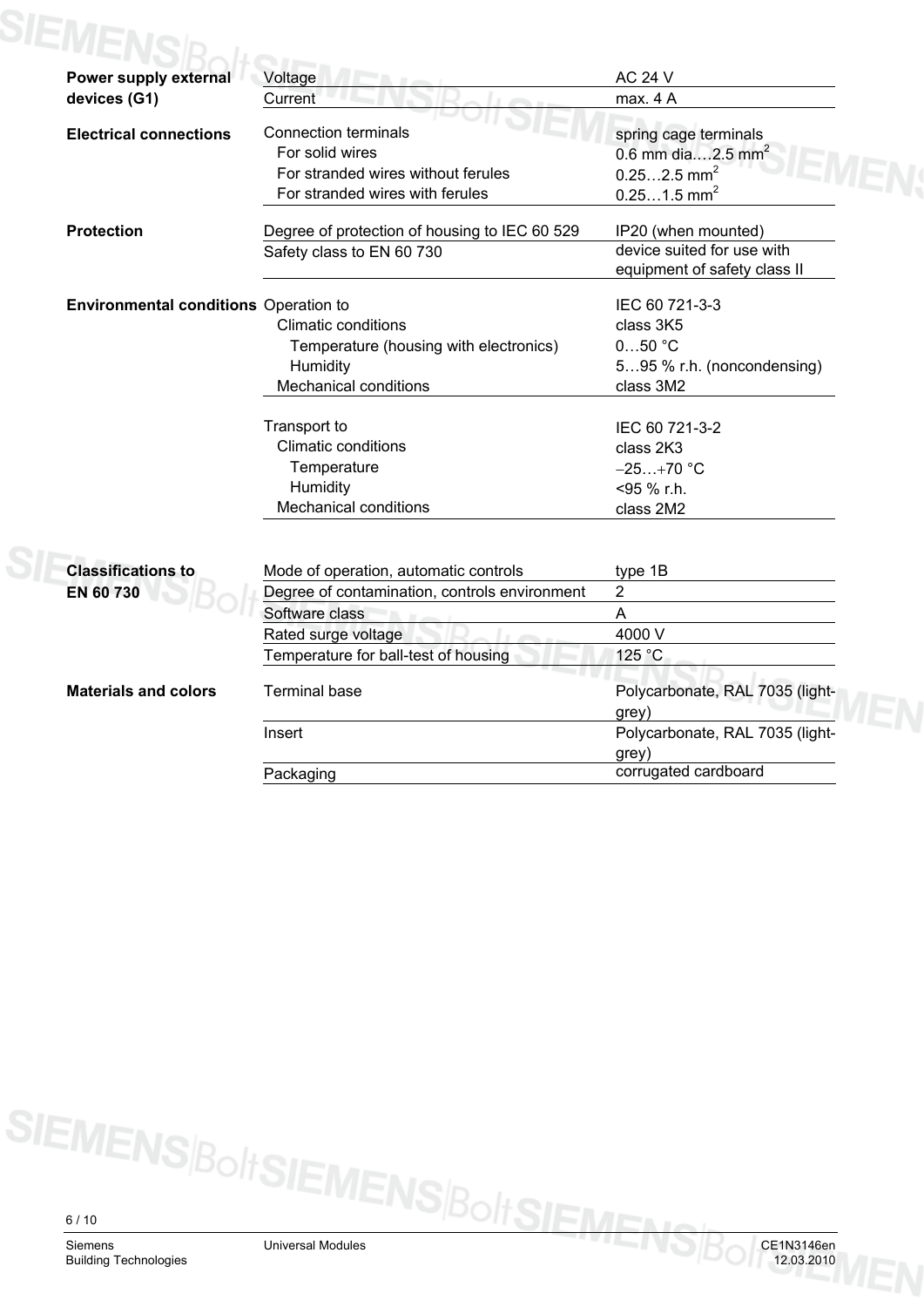| SIEMENS $_{\rm B_O}$<br><b>Standards</b> | Product safety<br>Automatic electrical controls for household and                                                                                              |                                                                            |
|------------------------------------------|----------------------------------------------------------------------------------------------------------------------------------------------------------------|----------------------------------------------------------------------------|
|                                          | similar use<br>Special requirements for energy controllers                                                                                                     | EN 60 730-1                                                                |
|                                          | Electromagnetic compatibility<br>For use in industrial and domestic environ-<br>ments                                                                          | EN 60 730-2-11<br><b>IFMF</b>                                              |
|                                          | Immunity                                                                                                                                                       | EN 60730-1                                                                 |
|                                          | Emissions                                                                                                                                                      | EN 60730-1                                                                 |
|                                          | $\overline{\mathsf{CE}}$ conformity to<br><b>EMC</b> directive                                                                                                 | 2004/108/EC                                                                |
|                                          | Low-voltage directive                                                                                                                                          | 2006/95 EC                                                                 |
|                                          | $\bullet$ conformity to<br><b>Australian EMC Framework</b><br>Radio Interference Emission Standard                                                             | Radio communication act 1992<br><b>AS/NZS 3548</b>                         |
|                                          | Environmental compatibility<br>The product environmental declaration<br>CE1E3113 contains data on environmentally<br>compatible product design and assessments | ISO 14001 (Environment)<br>ISO 9001 (Quality)<br>SN 36350 (Environmentally |
|                                          | (RoHS compliance, materials composition,<br>packaging, environmental benefit, disposal)                                                                        | compatible products)<br>RL 2002/95/EG (RoHS)                               |
| Weight                                   | RMZ785 (excl. packaging)                                                                                                                                       | $0.25$ kg                                                                  |
|                                          | RMZ787 (excl. packaging)                                                                                                                                       | $0.30$ kg                                                                  |
|                                          |                                                                                                                                                                |                                                                            |
|                                          | SIEMENS BoltSIEMENS BoltSIEMENS BoltSIEMEN                                                                                                                     |                                                                            |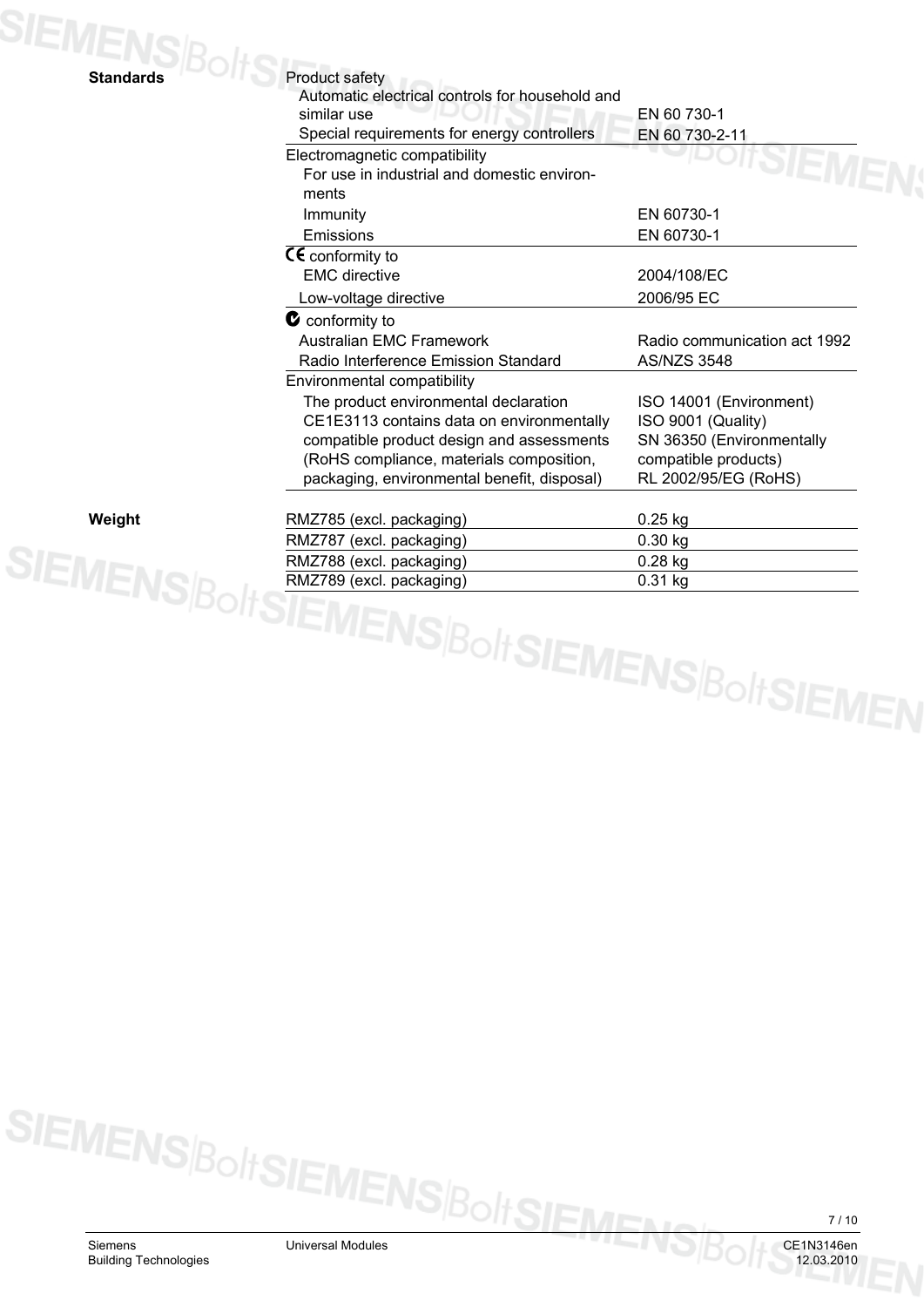

- 
- wire Double terminals are internally interconnected

8 / 10 Siemens CE1N3146en Universal Modules CE2N3146en CE1N3146en Building Technologies 12.03.2010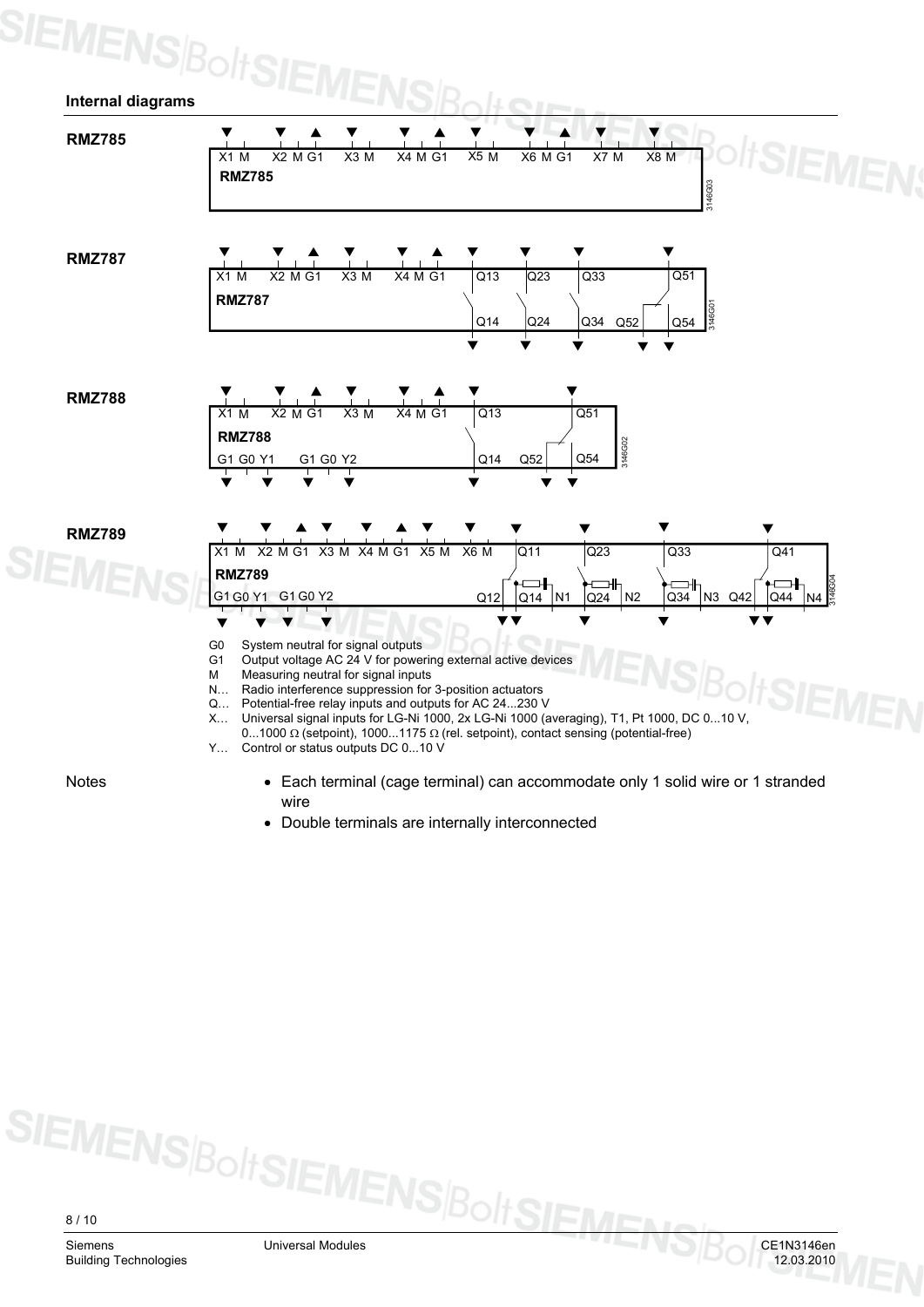

Dimensions in mm





Building Technologies 12.03.2010